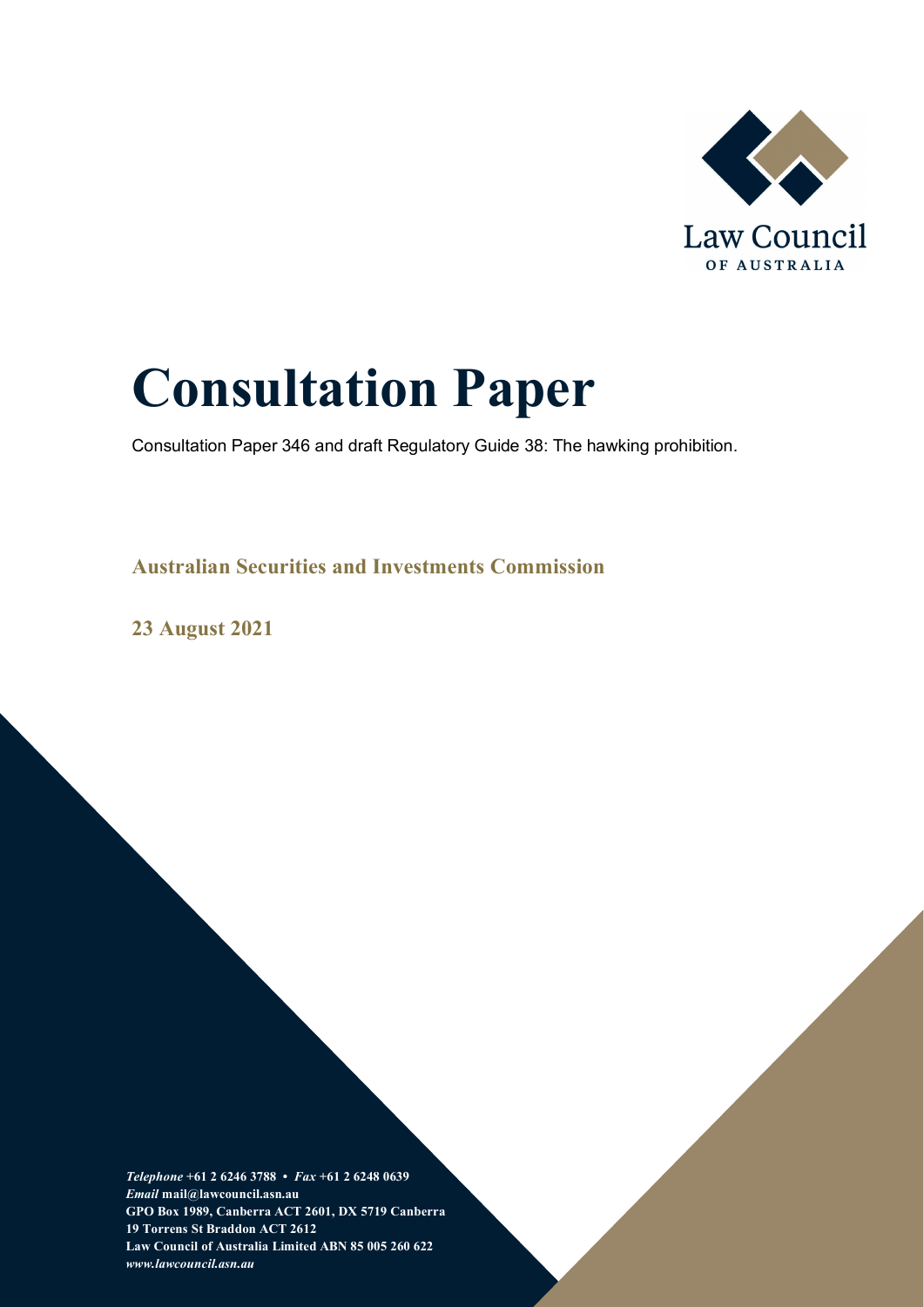# Table of Contents

| The prohibition does not apply to offers made in the course of giving personal |  |
|--------------------------------------------------------------------------------|--|
|                                                                                |  |
|                                                                                |  |
|                                                                                |  |
|                                                                                |  |
| Required consent for products with multiple features (draft paragraph RG       |  |
| Required consent for different classes of superannuation interests9            |  |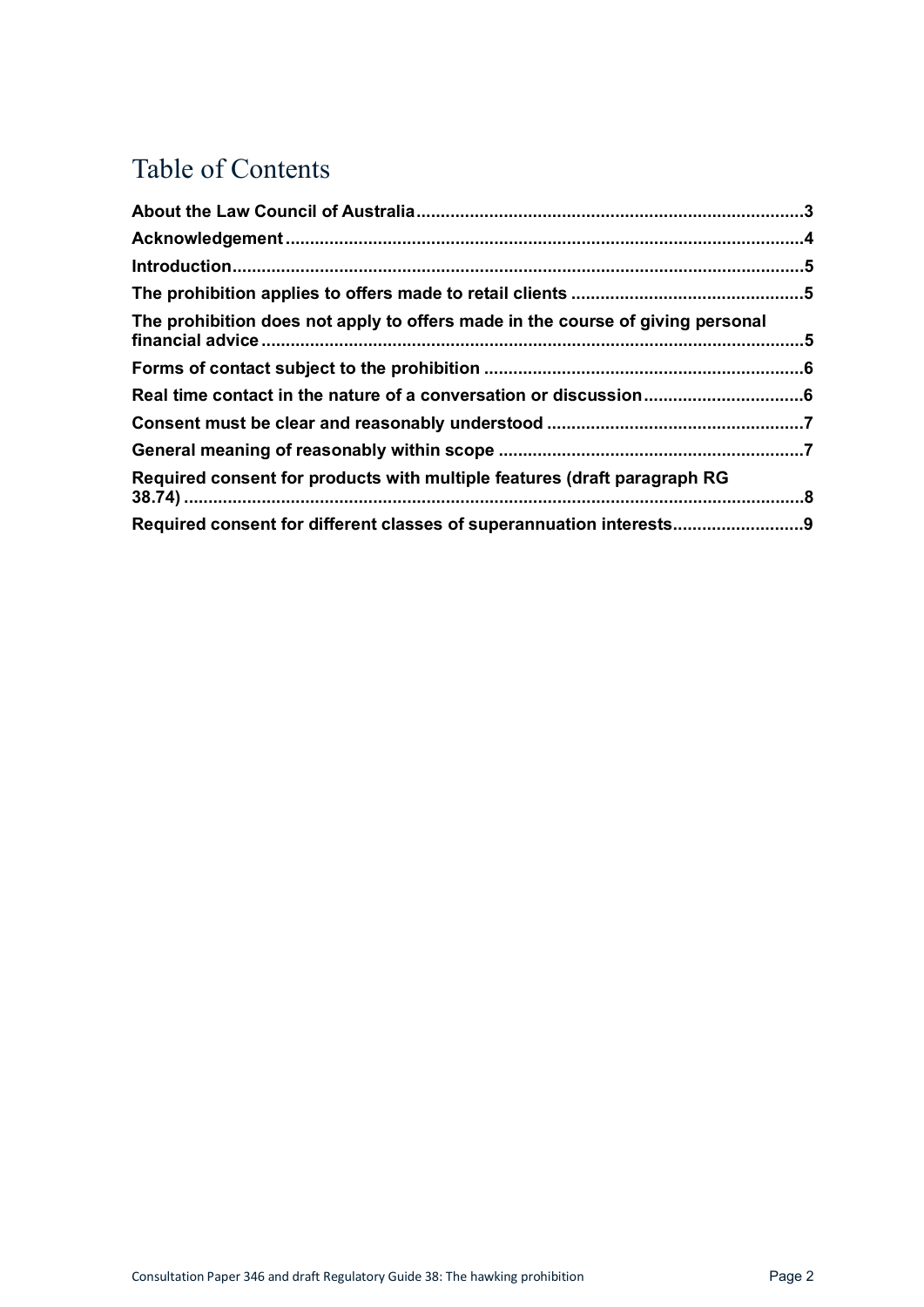# <span id="page-2-0"></span>About the Law Council of Australia

The Law Council of Australia exists to represent the legal profession at the national level, to speak on behalf of its Constituent Bodies on national issues, and to promote the administration of justice, access to justice and general improvement of the law.

The Law Council advises governments, courts and federal agencies on ways in which the law and the justice system can be improved for the benefit of the community. The Law Council also represents the Australian legal profession overseas, and maintains close relationships with legal professional bodies throughout the world.

The Law Council was established in 1933, and represents 16 Australian State and Territory law societies and bar associations and the Law Firms Australia, which are known collectively as the Council's Constituent Bodies. The Law Council's Constituent Bodies are:

- Australian Capital Territory Bar Association
- Australian Capital Territory Law Society
- Bar Association of Queensland Inc
- Law Institute of Victoria
- Law Society of New South Wales
- Law Society of South Australia
- Law Society of Tasmania
- Law Society Northern Territory
- Law Society of Western Australia
- New South Wales Bar Association
- Northern Territory Bar Association
- Queensland Law Society
- South Australian Bar Association
- Tasmanian Bar
- Law Firms Australia
- The Victorian Bar Inc.
- Western Australian Bar Association

Through this representation, the Law Council effectively acts on behalf of more than 60,000 lawyers across Australia.

The Law Council is governed by a board of 23 Directors – one from each of the constituent bodies and six elected Executive members. The Directors meet quarterly to set objectives, policy and priorities for the Law Council. Between the meetings of Directors, policies and governance responsibility for the Law Council is exercised by the elected Executive members, led by the President who normally serves a 12 month term. The Council's six Executive members are nominated and elected by the board of Directors.

Members of the 2021 Executive as at 1 January 2021 are:

- Dr Jacoba Brasch QC, President
- Mr Tass Liveris, President-Elect
- Mr Ross Drinnan, Treasurer
- Mr Luke Murphy, Executive Member
- Mr Greg McIntyre SC, Executive Member
- Ms Caroline Counsel, Executive Member

The Chief Executive Officer of the Law Council is Mr Michael Tidball. The Secretariat serves the Law Council nationally and is based in Canberra.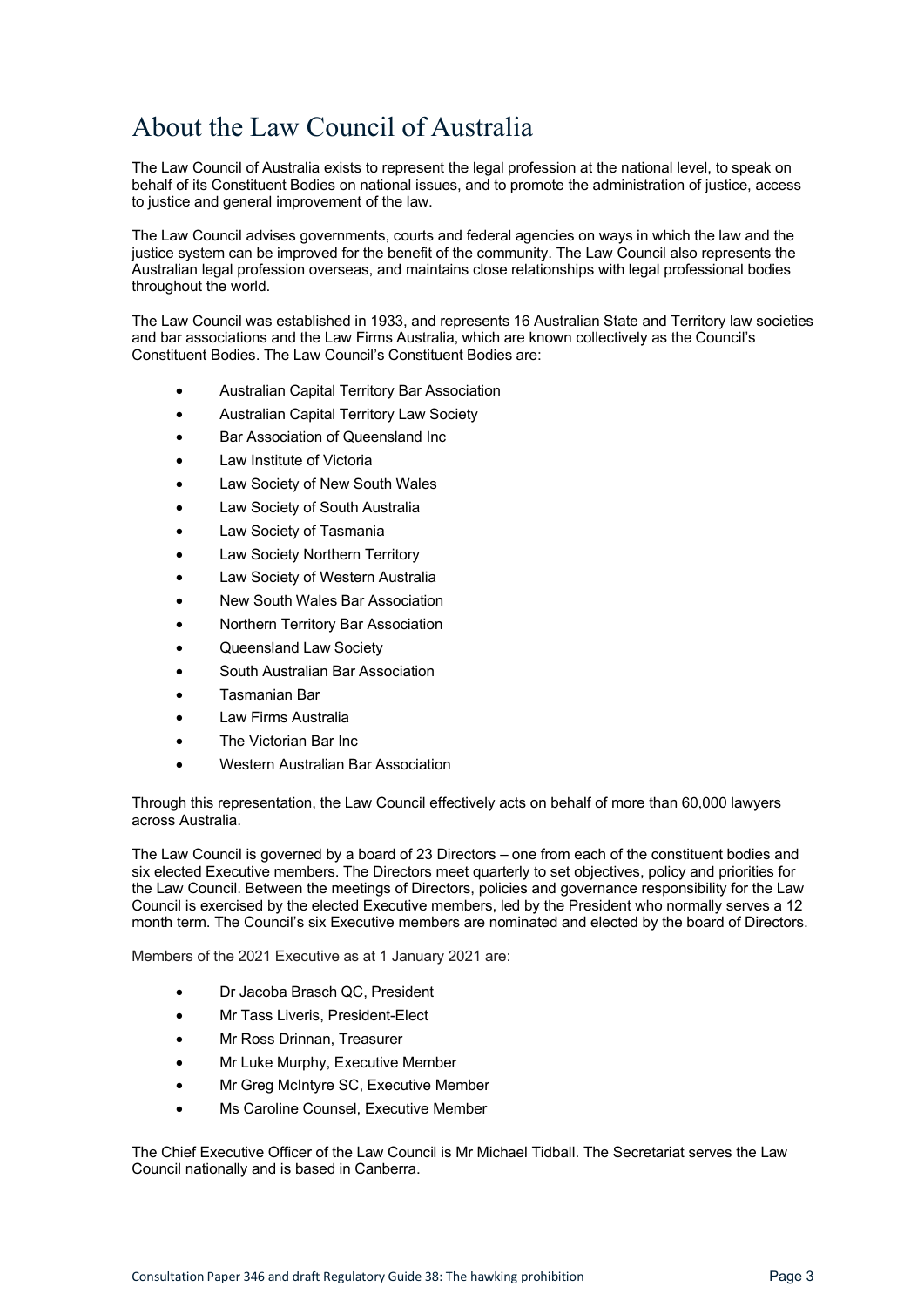# <span id="page-3-0"></span>Acknowledgement

The Law Council is particularly grateful for the expertise of the Superannuation Law Committee (**Superannuation Committee**) of its Legal Practice Section in leading the development of this submission with input from the Financial Services Committee of the Business Law Section.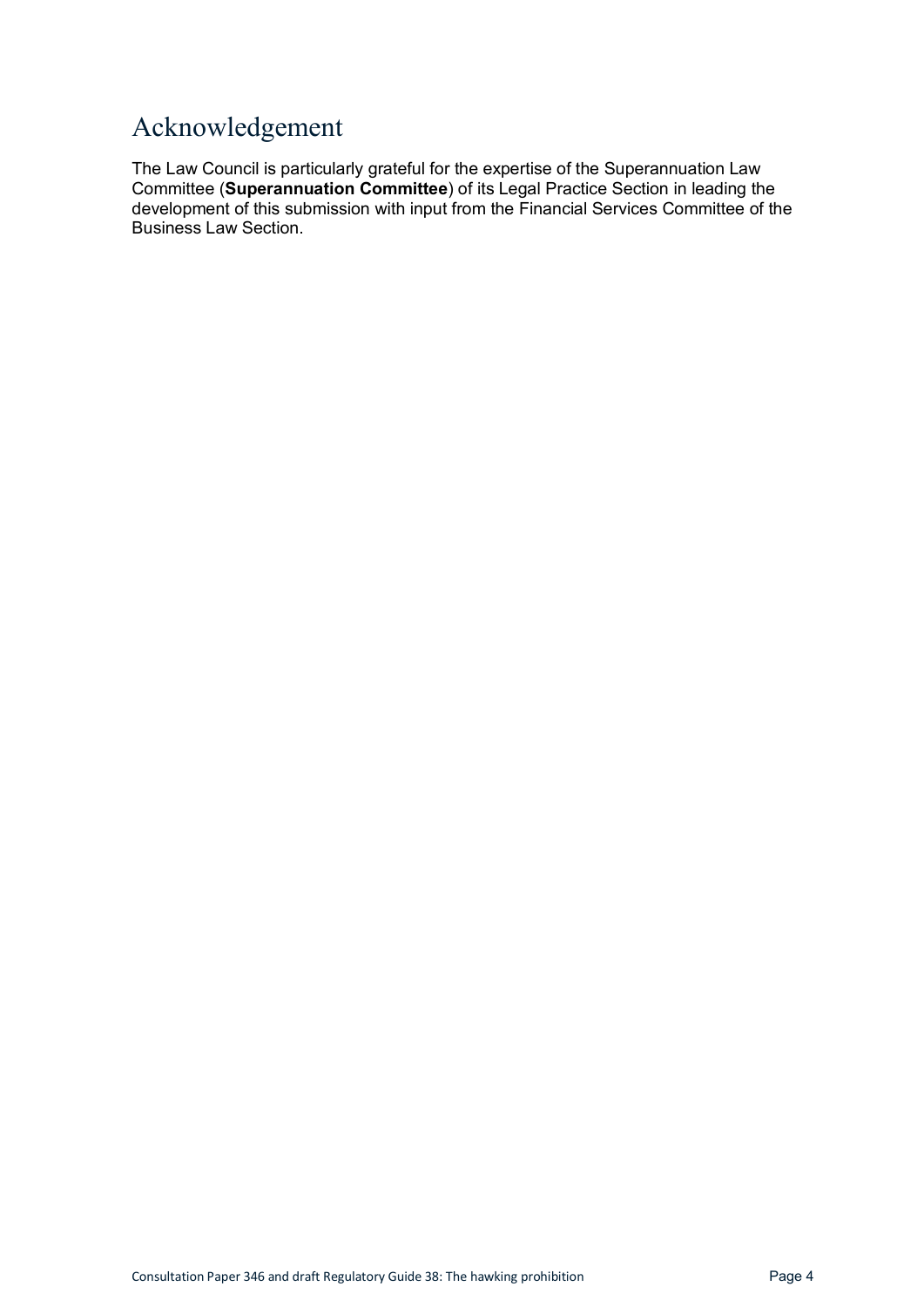#### <span id="page-4-0"></span>Introduction

- 1. The Law Council makes this submission in relation to the Consultation Paper 346 and draft Regulatory Guide 38: The hawking prohibition released by ASIC on 21 July 2021.
- 2. The Law Council's comments are intended to raise legal issues for consideration by ASIC in settling its updated Regulatory Guide 38, and not matters of policy.
- 3. Given the expertise of the members of the Superannuation Committee, the primary focus of this submission is on the application of the hawking regime to trustees of superannuation funds which hold a registrable superannuation entity licence (**RSE licence**) granted by the Australian Prudential Regulation Authority (**APRA**).

#### <span id="page-4-1"></span>**The prohibition applies to offers made to retail clients**

4. Section 992A(1) applies where a person:

… offer[s] a financial product for issue or sale to another person (the consumer), or request[s] or invite[s] the consumer to ask or apply for a financial product or to purchase a financial product.

5. The draft Regulatory Guide notes at paragraph 17 that:

For superannuation products, an offeror will not breach the hawking prohibition where they contact an employer to discuss the employer's choice of default fund for employees who do not nominate a fund to receive payments. Although employers are generally considered to be retail clients within the meaning of the Corporations Act, employers do not typically acquire an interest in the fund. An employer selecting a superannuation fund …

6. We agree an offeror is not prohibited by the section from approaching an employer because an employer is not issued with a superannuation product when they apply to become a participating employer of a superannuation fund or when they contribute to a fund for their employees. Given this, we query whether the draft Regulatory Guide could be more definitive by saying that when a person provides financial product advice to an employer about a superannuation product the employer is a retail client under section 761G(6)(b) of the Act.

# <span id="page-4-2"></span>**The prohibition does not apply to offers made in the course of giving personal financial advice**

7. Paragraph 18 of the draft Regulatory Guide says:

Under s992A(2), the hawking prohibition does not apply to an offer, request or invitation made in the course of giving personal advice by a *financial adviser* who is required to act in their client's best interests.

8. Subsection (2) provides an exemption from the hawking prohibition to any person who provides personal advice where the best interests duty applies. Those people are not limited to financial advisers, as that term is ordinarily understood. An important example of where the exception might apply to a person who may provide personal advice and who is not a 'financial adviser' is a superannuation trustee. Superannuation trustees and their representatives may provide intra-fund advice to a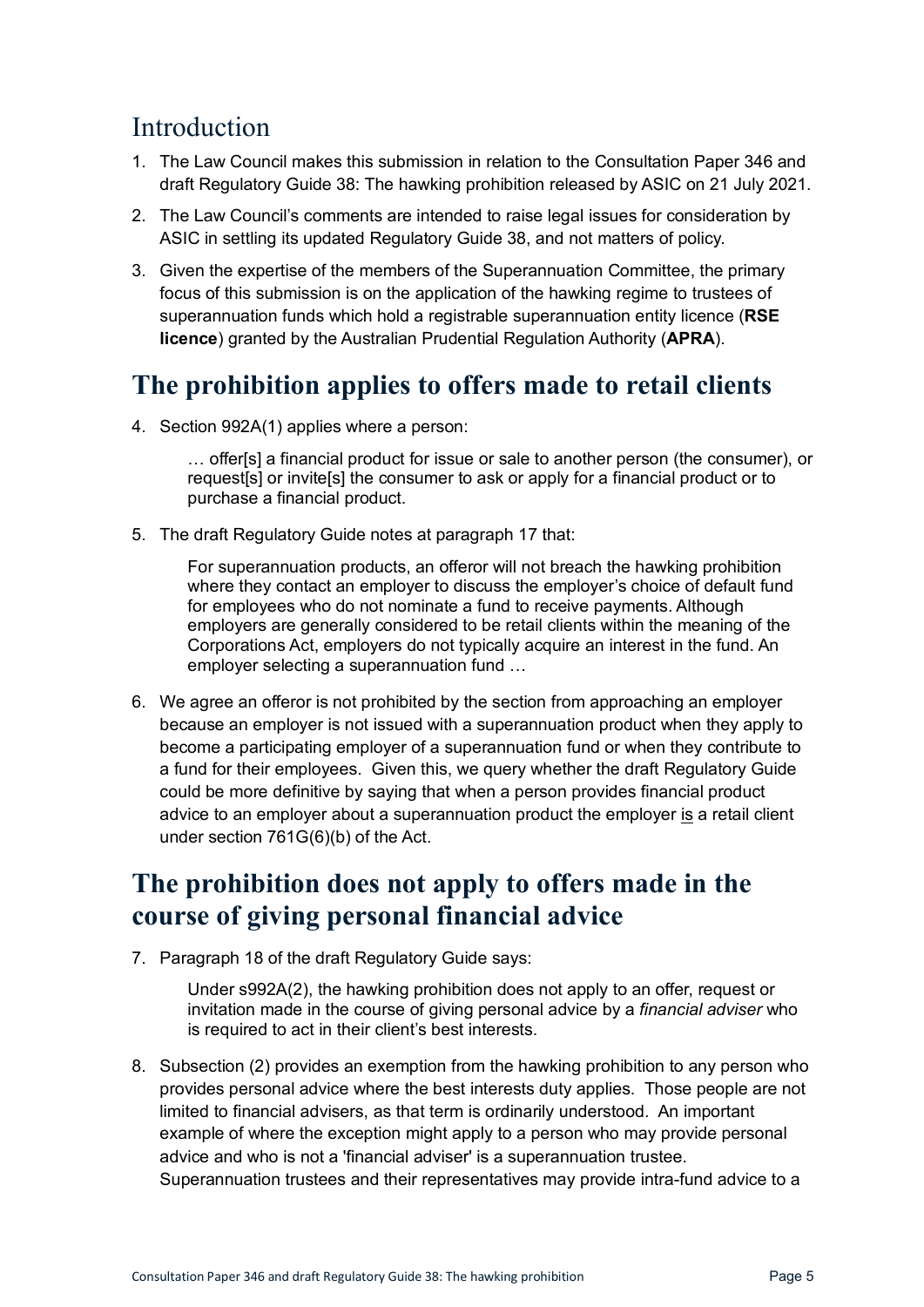member of the fund. Intra-fund advice is personal advice and the best interests duty in section 961B of the Corporations Act applies. To avoid any doubt about the circumstances in which the exception applies, we suggest that the reference to 'financial adviser' here be changed so that it is clear the exception applies more broadly.

#### <span id="page-5-0"></span>**Forms of contact subject to the prohibition**

- 9. Paragraph 33 and example 2 of the draft Regulatory Guide address circumstances where a superannuation fund trustee contacts a deceased member's dependant to pay a death benefit. It says that the trustee will not breach the hawking prohibition if it contacts the dependant (or any other person) 'for the purpose of communicating information in order to fulfil the trustee's legal obligations'.
- 10. While we agree that this conduct would not of itself breach section 992A(1) we do not think there is an exception in the legislation where the unsolicited contact is 'in order to fulfil legal obligations'. So we are concerned that the wording of the draft Regulatory Guide may misrepresent that there is an exception when in fact there is not.
- 11. Nevertheless, we do not think the conduct described in the paragraph or the example would breach section 992A because the unsolicited contact would not be to issue or invite the dependant or other beneficiary to apply for a financial product.
- 12. In the ordinary course, a trustee would contact a deceased member's dependants, legal personal representative and next of kin for the purposes of notifying them about how the trustee proposes to pay the benefit, asking for information to assist the trustee to make a decision, undertaking claims staking and asking for payment instructions. None of these things would constitute an offer or an invitation to apply for a financial product.
- 13. If a trustee did in fact invite a beneficiary of a death benefit to apply for an interest in the fund (a superannuation product), we query why that conduct wouldn't fall within the scope of the prohibition in the ordinary course. Even if there was an exception in section 992A for the purposes of fulfilling a legal obligation, a trustee will not have a legal obligation to invite a beneficiary of a death benefit to apply for a superannuation product.

#### <span id="page-5-1"></span>**Real time contact in the nature of a conversation or discussion**

- 14. We note that although the draft Regulatory Guide refers to 'instant messages' in paragraph 34, it does not refer to text or SMS messages sent by mobile phone. In our experience, this can be a common way superannuation fund trustees communicate with members including in accordance with the electronic delivery of notice relief provided by ASIC in [ASIC Instruments 2015/647](https://www.comlaw.gov.au/current/F2015L01185) and 2015/649.
- 15. We think the industry may find it useful for ASIC to provide some guidance for example, to confirm that sending text/SMS messages are distinct from 'instant messages' and would not be considered a 'real-time interaction' in the nature of a conversation.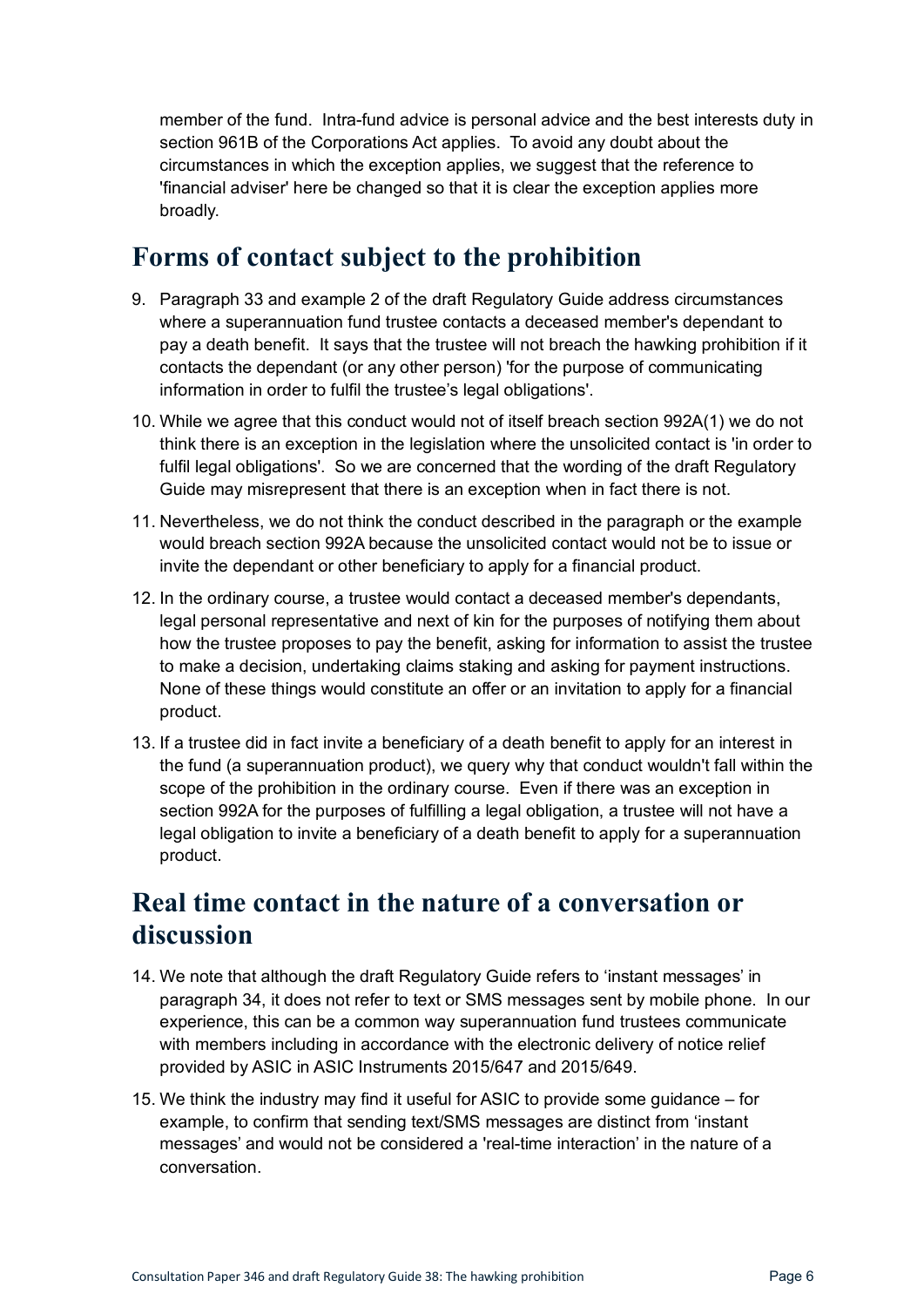#### <span id="page-6-0"></span>**Consent must be clear and reasonably understood**

- 16. Example 6 in the draft Regulatory Guide is about vague or ambiguous language and describes a consumer who uses a chat function to contact a superannuation fund about a 'basic superannuation account'. During the conversation, the fund's representative (Jacinta) 'raises the availability of a socially responsible investing superannuation product' and asks for consent about contacting the consumer (Seth) the next day to 'run [him] through an application' for the superannuation product.
- 17. While this example is about consent (Seth is non-committal in his response to Jacinta's invitation), it raises a question about why Seth's consent is required in the circumstances. Is the responsible investing superannuation product a different financial product from the financial product Seth contacted Sibylline Super about? This would be the case if the basic superannuation account is an interest in a separate superannuation fund from the fund from which the responsible investing superannuation product is issued. However, given the example refers to 'Sibylline Super', the implication is that this is not so much an interest in another superannuation fund but rather an investment option in the Sibylline superannuation fund. We think the example should be clear about the status of the responsible investing product – in what way is it a superannuation product? If it is in fact an investment option offered in the Sibylline Super superannuation fund we query whether the example might be misleading.
- 18. As the draft Regulatory Guide later notes at paragraph 77, it would be rare for a consumer to contact a superannuation fund and ask about its choice product or its MySuper product. In this example Seth has inquired about a 'basic superannuation account'. This is not itself a financial product, and contrary to what is suggested in paragraph 77 we do not think there is a sound basis for assuming the consumer is asking about the MySuper product offered by the fund only. The financial product is the interest in the superannuation fund which is issued to the member. That financial product will be issued in the choice class if Seth makes an investment choice or the MySuper class if he does not. In either case, the superannuation product might provide Seth with a 'basic superannuation account'.
- 19. In our view, any conversation between a superannuation fund and a consumer about acquiring even a 'basic superannuation account' should include an explanation that the fund offers investment choice (a choice product) and a default investment option (a MySuper product) and, consistent with this, it is difficult to conceive of how Jacinta, as a representative of Sibylline Super, could provide adequate information to Seth about a basic superannuation account without explaining that Seth may make an investment choice or may choose (or be defaulted to) the default investment option.
- 20. Accordingly, we suggest that this example be reconsidered and clarified.

#### <span id="page-6-1"></span>**General meaning of reasonably within scope**

21. As noted in the draft Regulatory Guide, in order to give consent within the meaning of section 992A(5)(a) or (b), the consumer's consent must be to contact for the purpose of offering, or requesting or inviting a consumer to apply for, either: (a) the particular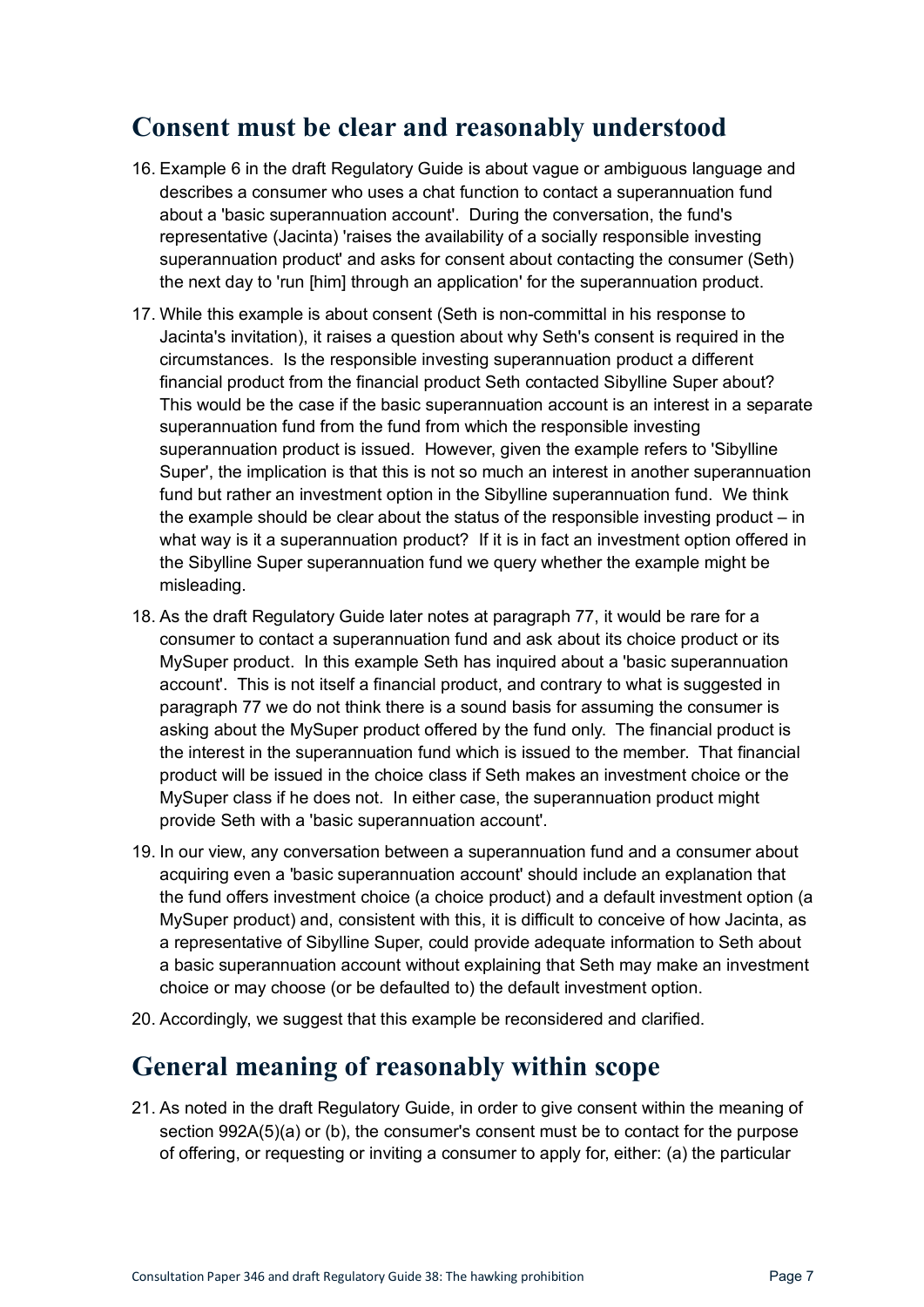financial product that is the subject of the offer, request, or invitation; or (b) a financial product reasonably within the scope of the consumer's consent.

22. In paragraph 65 the draft Regulatory Guide says a consumer will be taken to have consented to the relevant contact when a reasonable person would consider the financial product to be within the scope of the consumer's consent and then goes on to provide examples which, in paragraph (iii) include:

is so closely related to the product that the consumer consented to being contacted about that the consumer would reasonably expect to be offered that product

- 23. In paragraph 66, the draft Regulatory Guide goes on to say that this would be the case if:
	- … the financial product is functionally related to the initial product or service.
- 24. Example 10 is of a consumer (Kasia) who attends a travel agency to discuss a holiday. It says the travel agent may offer Kasia travel insurance in that meeting because the:

… discussion of travel insurance would be within the scope of Kasia's consent in meeting with a travel agent. In particular, it is so closely related to the offering of flights that Kasia would have expected to be offered that form of insurance.

- 25. We are not confident that a court would interpret the requirements in this way. While Kasia has initiated the contact with the travel agent, she has done so for the purpose of asking about a holiday. She has not been asked to consent in any ordinary sense to any discussion. To the contrary, Kasia asked for specific information and presumably the travel agent has consented to give that information. Given this, it is not clear how Kasia has consented to the travel agent offering travel insurance during the conversation irrespective of how closely related the product is to the flights Kasia has asked about.
- 26. Similarly, we would welcome examples of when particular kinds of financial products might be treated as "functionally related" to other financial products, having regard to current industry practices. Examples which spring to mind include:
	- a. inviting a person opening an account with a platform operator to discuss superannuation or managed fund products on the platform investment menu which platform account holders can direct the platform operator or platform custodian to acquire on their behalf; and
	- b. inviting a person applying for a margin loan to discuss the purchase of securities or managed fund products using the loaned funds.

#### <span id="page-7-0"></span>**Required consent for products with multiple features (draft paragraph RG 38.74)**

27. In paragraph 74 of the draft Regulatory Guide there is a discussion about products which have 'multiple features'. The example is an investment facility that provides exposure to both shares and debentures. The draft guide says: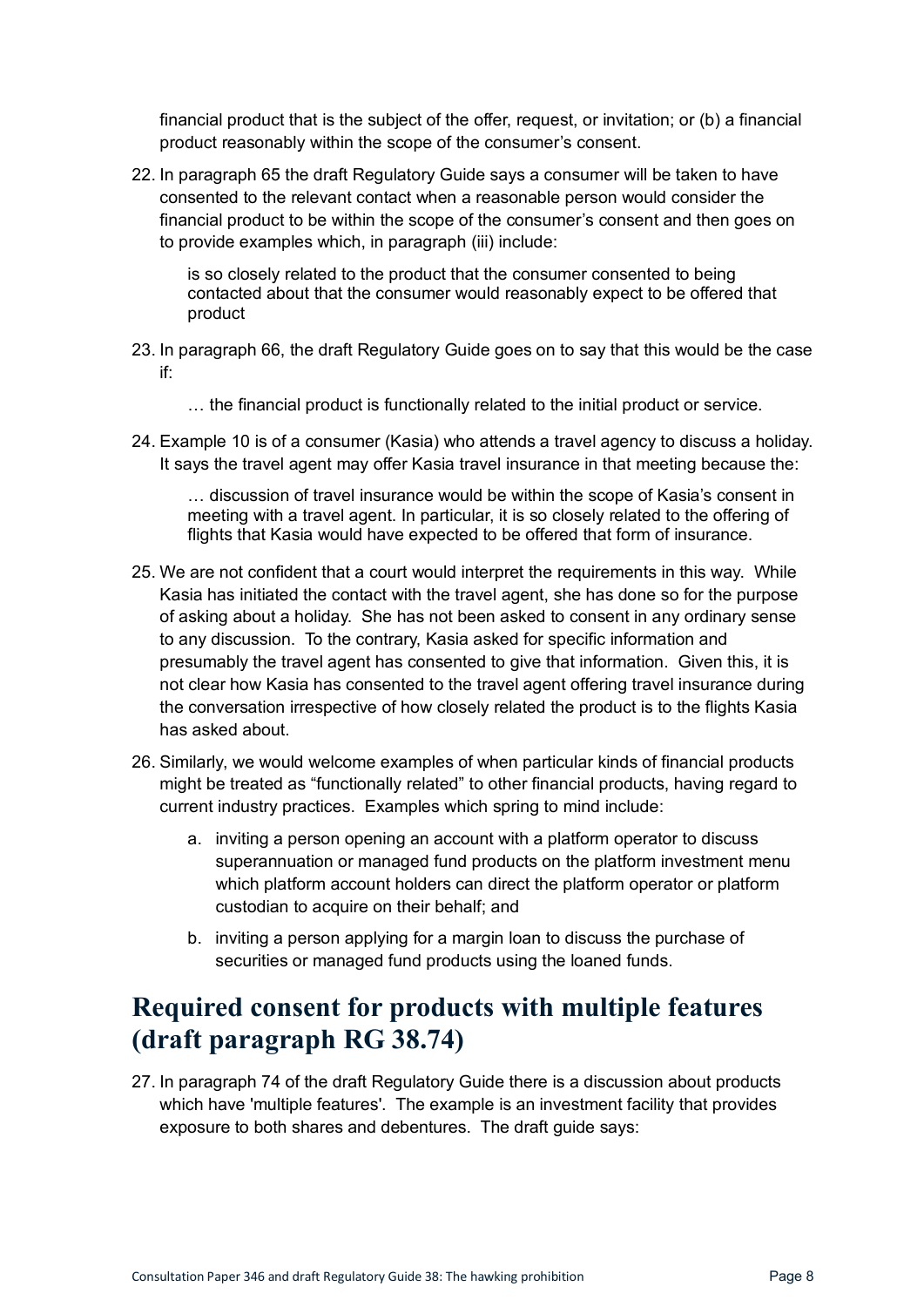In such cases, consumer consent is required that relates to material attributes of the product (such as those set out in RG 38.65), so long as the consent does not exclude the product on the basis of its other material features.

- 28. It is not entirely clear what is meant by consent relating to the 'material attributes' of the product and nor is it clear why consent is required to discuss both shares and debentures if the investment facility is in fact a financial product. An example might be a superannuation platform product. If a consumer contacted a fund about a platform product, section 992A(1) should not be construed as prohibiting the fund's representative discussing all of the features and the full range of investment options whether or not the consumer mentioned any specific investment option. Similarly if a consumer makes an inquiry about opening an account with a platform operator to gain access to managed fund investments on the platform's investment menu, this should not preclude a discussion about products on the menu. This is because the investment in the underlying superannuation fund or managed fund (as applicable) is intrinsically linked to the purpose for which the interest in the relevant platform product was acquired.
- 29. The Superannuation Committee notes that ASIC appears to express a view in paragraph 74 and Example 13 that if a consumer contacted a superannuation fund and asked about, for example, 'investing' in the fund, the fund's representative could not discuss the insurance options available to the consumer. The Superannuation Committee considers that insurance is a significant feature of a superannuation product which should be able to be raised whenever a fund is asked about its products. The Financial Services Committee acknowledges that the view ASIC expresses in paragraph 74 appears to be consistent with the policy intention and considers that the law would require any discussion about insurance to be separately initiated.

# <span id="page-8-0"></span>**Required consent for different classes of superannuation interests**

- 30. Section 992A(8) says that section 992A(1) applies to financial products that are beneficial interests in a regulated superannuation fund as if each class of beneficial interest in the fund were a separate financial product.
- 31. Paragraphs 77 and 78 of the draft Regulatory Guide say this means a fund cannot make an unsolicited offer of a class of interest in the fund to a member holding a different class of interest in the fund. We agree. However, again we have reservations about the statement that:

If a consumer has consented to be contacted about the issue or sale of superannuation generally, a superannuation trustee can discuss both MySuper and choice products: see s992A(8) and paragraph 5.69 of the Explanatory Memorandum. However, if the consumer's consent only reasonably applies to one class of beneficial interest, the trustee cannot make an offer, request, or invitation to apply in relation to a different class: see paragraphs 5.68 and 5.69 of the Explanatory Memorandum. Although consumers are unlikely to ask about MySuper products by name, they may ask about products with characteristics that MySuper products exhibit such as a 'low cost' product or the 'default' product.